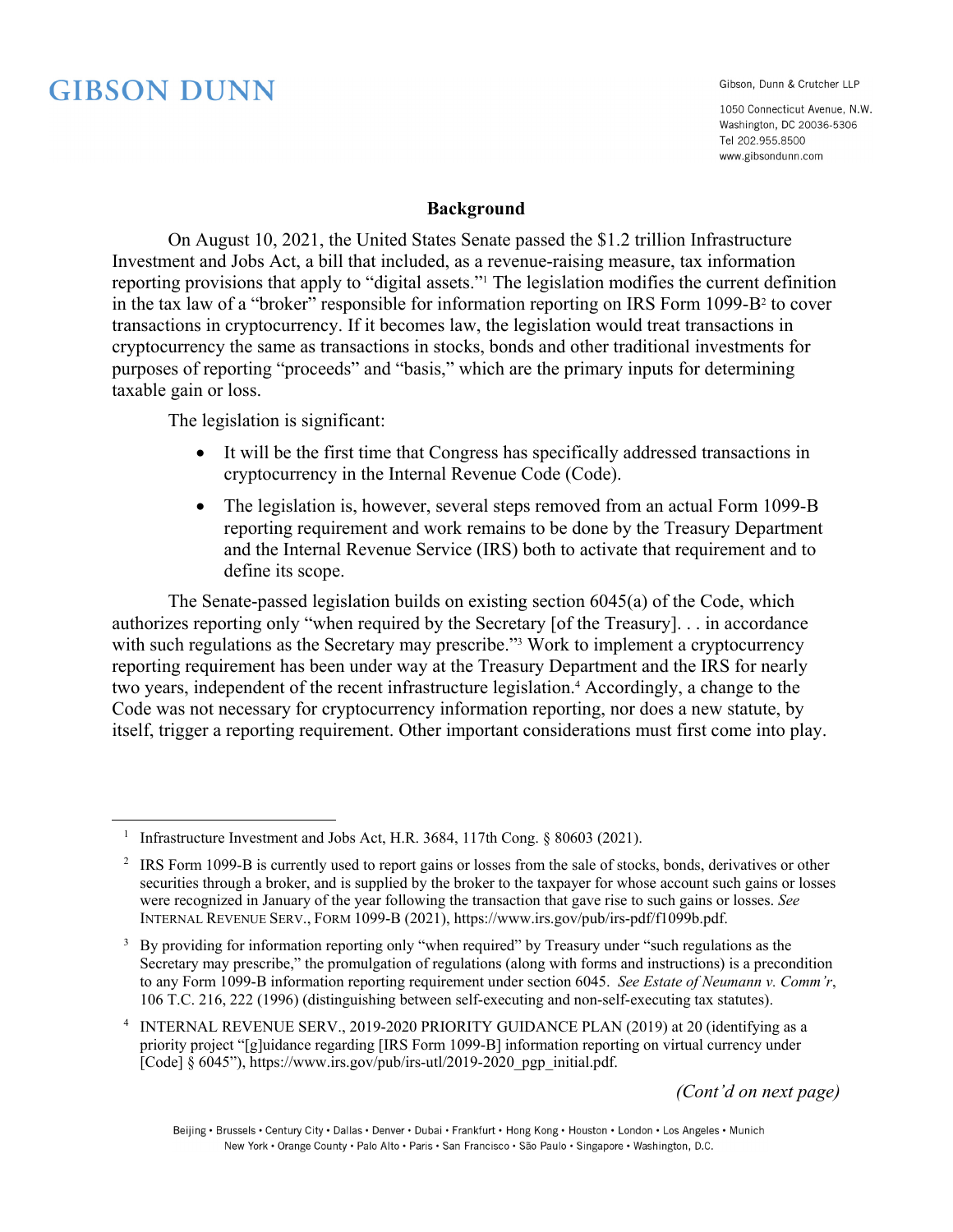When viewed in the context of existing information reporting requirements, $<sup>5</sup>$  regulations</sup> implementing a reporting requirement for cryptocurrency should be carefully tailored to meet the common goals of improving compliance with the tax law and minimizing the burden on industry players, taxpayers and the IRS alike.<sup>6</sup>

As with traditional investment assets, many entities facilitate transactions in cryptocurrency, but most touch those transactions only indirectly and are not in a good position to prepare Form 1099-B information returns. To minimize burden and eliminate duplicative reporting, tax information reporting requirements have historically been imposed on those entities that are in the best position (consistent with existing industry practices) to provide the information relevant for determining tax liability. Cryptocurrency miners, software developers, internet service providers and even the power company, for example, play a critical supporting role within the digital asset ecosystem, but would be excluded from the existing reporting framework, which generally impose a reporting requirement only where (i) there is a customer relationship between the transaction participant and the entity with the reporting obligation, and (ii) the reporting entity has relevant transactional information as part of its customer relationship.7

While the existing statutory regime and the amendments proposed by the infrastructure legislation are expansive, in issuing regulations to implement any new or existing legislation, past experience suggests that Treasury and the IRS will consider longstanding Congressional directives to balance the burden imposed by information reporting against the benefits of compliance. And they will do this following a public comment period that will give all parties directly or indirectly connected with cryptocurrency transactions an opportunity to be heard on these points.

Once implemented by regulations, a framework for cryptocurrency reporting should look to a single entity per transaction for reporting information that is either already in hand as part of an existing customer relationship or that can be obtained while minimizing unnecessary burden and disruption to the operations of industry players.

The information reporting regime contemplated by the Senate-passed legislation corresponds with an expansion of the cryptocurrency market and Congressional and regulatory recognition of the maturity of that market. A new reporting requirement does not necessarily foretell tax compliance issues for holders of cryptocurrency or those with an information

<u>.</u>

<sup>&</sup>lt;sup>5</sup> I.R.C. § 6045; Treas. Reg. § 1.6045-1.

<sup>6</sup> Press Release, Janet Yellen, Sec'y, U.S. Dep't of the Treasury, Statement from Secretary of the Treasury Janet L. Yellen on the Cryptocurrency Compromise (Aug. 9, 2021), https://home.treasury.gov/news/pressreleases/jy0317. Press Release, U.S. Senate Comm. on Banking, Hous. & Urb. Affs., Toomey, Warner, Lummis, Sinema, Portman Announce Agreement on Digital Asset Reporting Requirements in Infrastructure Bill (Aug. 9, 2021), https://www.banking.senate.gov/newsroom/minority/toomey-warner-lummis-sinemaportman-announce-agreement-on-digital-asset-reporting-requirements-in-infrastructure-bill. *See also*, Taylor Locke, *Treasury will not target non-brokers like miners even if the crypto tax provision isn't amended*, CNBC: MAKE IT (Aug. 24, 2021, 12:01 PM), https://www.cnbc.com/2021/08/24/treasury-will-not-target-non-brokerseven-without-crypto-tax-amendment.html.

<sup>&</sup>lt;sup>7</sup> Treas. Reg. §§ 1.6045-1(a)(2) and (10).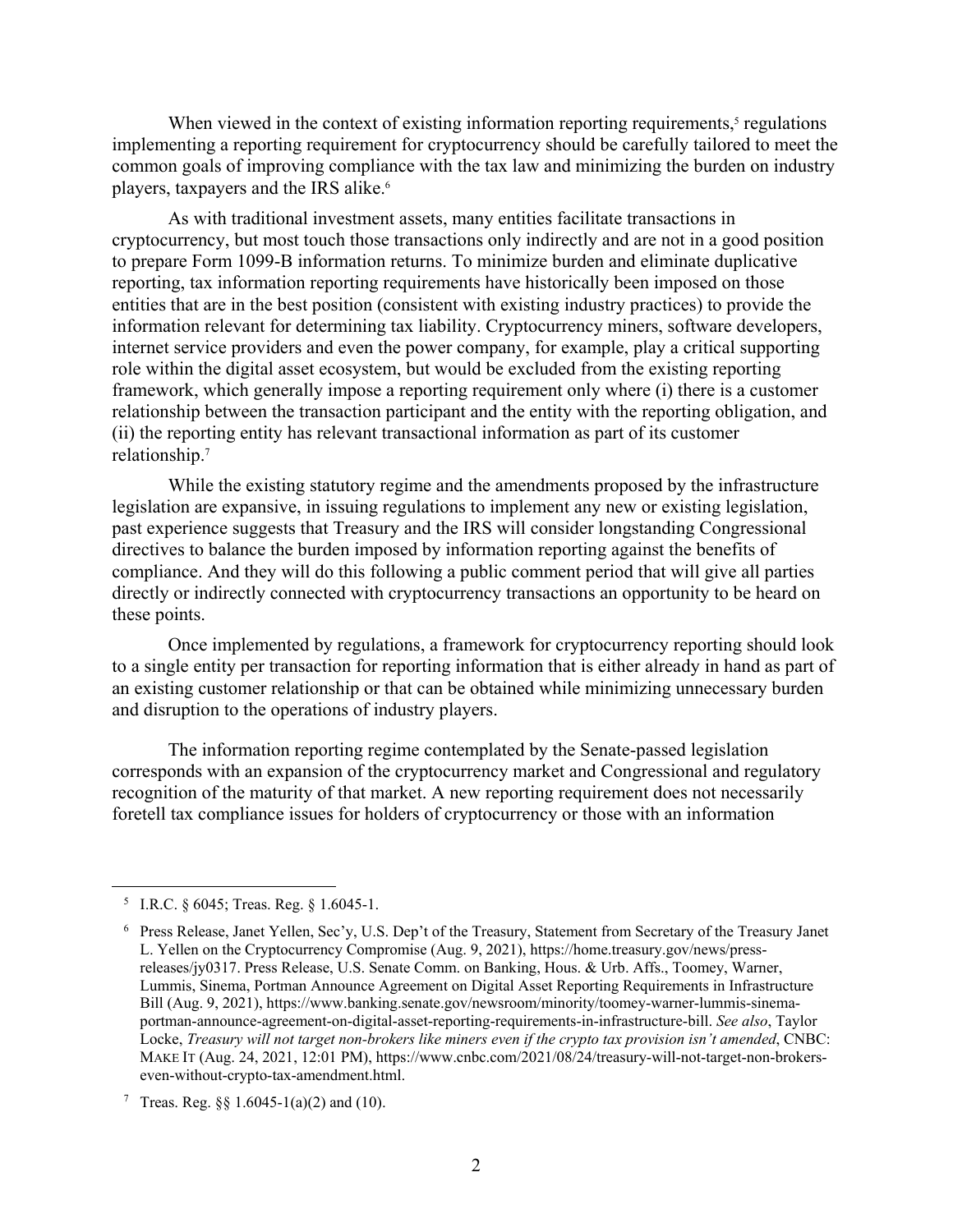reporting obligation. Instead, it signals both a maturation of the industry and an acceptance of the growing market for, and importance of, cryptocurrency in the broader economy.

# **Scope of the Information Reporting Requirement**

Following the longstanding mandate to balance the burden of tax reporting against incremental compliance benefits, any new reporting regime for cryptocurrency should be limited to entities that, in the regular course of their operations, are paid for effecting transfers and exchanges of digital assets on behalf of third-party customers and who, as part of an existing customer relationship, have (or reasonably should be expected to have) access to relevant transactional information.

Following that mandate and lawmakers' stated intent,<sup>8</sup> and to avoid duplicative (and, for taxpayers and the IRS alike, confusing) information reporting, any new reporting regime should **not** apply to:

- validators and other miners,
- developers,
- stakers,

<u>.</u>

- node operators and service providers,
- internet service providers, and
- others who do not have a direct relationship in respect of reportable digital asset transactions and would not have access to the relevant transactional information needed to complete an IRS Form 1099-B or otherwise comply with the reporting requirements.

# **Effective Date**

Under the Senate-passed bill, the new reporting regime would apply to transactions occurring or digital assets acquired on or after January 1, 2023.<sup>9</sup> To meet that timeline, Treasury and the IRS will need to work with the industry to ensure that any implementing regulations match existing data maintenance and collection practices to the maximum extent possible, recognizing that not all entities who will be subject to the new reporting requirement will have the same information or starting point for reporting.

In similar contexts, to ease the transition to a new information reporting regime, the IRS has provided penalty relief to entities that make a good faith effort to comply. A similar approach is appropriate here for reporting entities and taxpayers alike in order to avoid penalties for parties that may require a grace period to be in a position to comply with any new requirements.

<sup>8</sup> Press Release, U.S. Senators Rob Portman and Mark Warner, On Senate Floor, Portman, Warner Conduct Colloquy Clarifying Cryptocurrency Provision in Infrastructure Investment & Jobs Act (Aug. 9, 2021), https://www.portman.senate.gov/newsroom/press-releases/senate-floor-portman-warner-conduct-colloquyclarifying-cryptocurrency.

<sup>9</sup> Infrastructure Investment and Jobs Act, *supra* note 1 at § 80603.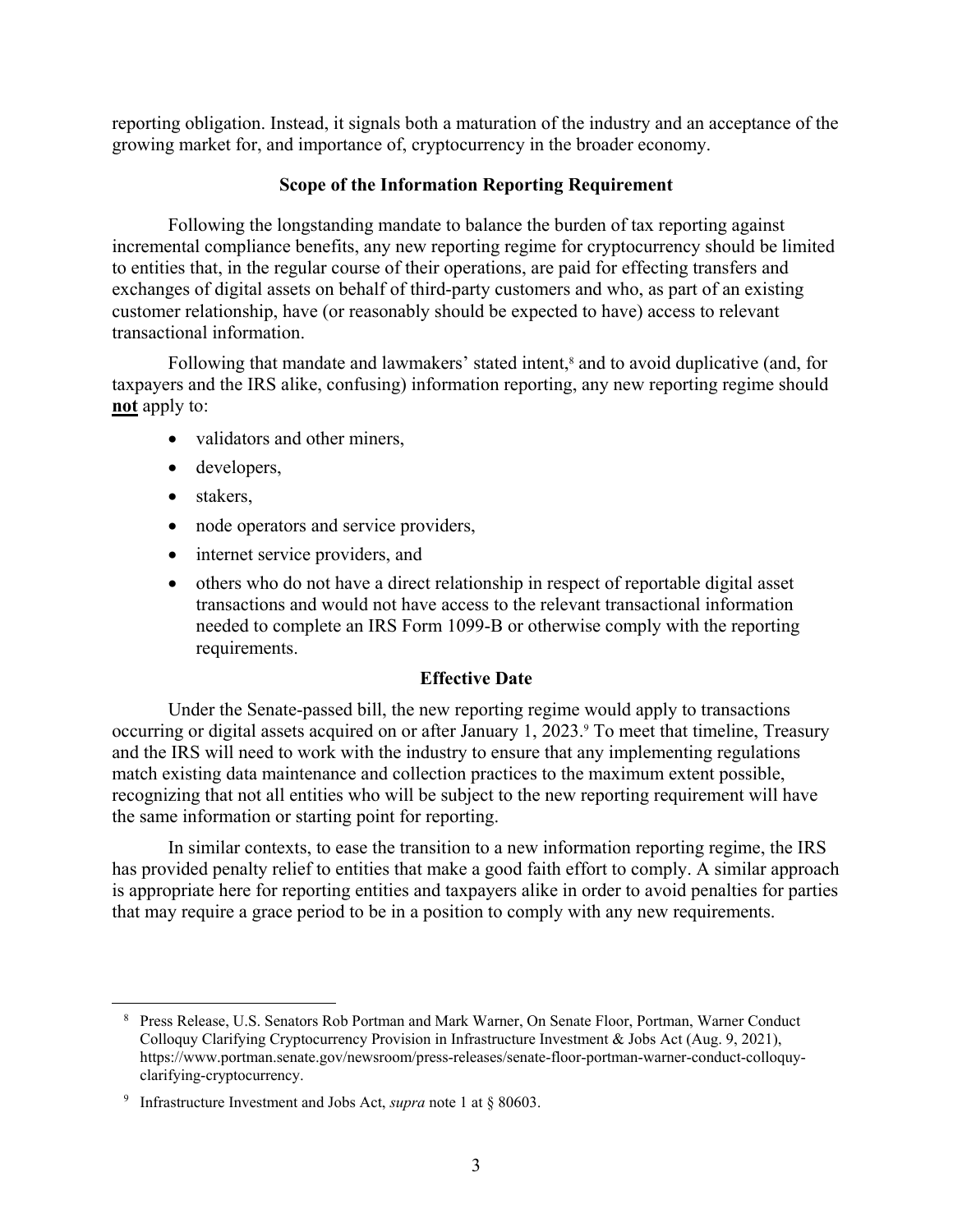## **Compliance Considerations**

In order to comply with any new reporting requirement, recordkeeping will be important. While supporting entities that only indirectly facilitate cryptocurrency transactions should not be subject to reporting requirements, those with a customer-type relationship with a participant in a cryptocurrency transaction (*i.e.*, cryptocurrency exchanges and any middlemen involved in cryptocurrency transactions) should be prepared to gather and retain customer and transactional information and complete, provide to their customers, and file with the IRS applicable Forms 1099-B after the end of each taxable year.

To the extent not already captured, those entities subject to the information reporting requirement will also be required to obtain from their customers an IRS Form W-9, Request for Taxpayer Identification Number and Certification (or, for non-U.S. residents or citizens, Form W-8) to document customer names, taxpayer identification numbers (TINs) and other relevant information for use in Form 1099-B reporting.<sup>10</sup> Where customers fail to provide a Form W-9 or W-8, or where the reporting entity is notified of taxpayer name/TIN mismatches and other errors, "backup" withholding provisions can be triggered and procedures for implementing those provisions will also need to be in place.11

## **Additional Considerations**

- In developing rules for reporting transactions in cryptocurrency, the Treasury Department and IRS are primarily concerned with facilitating systemic compliance as transactions in cryptocurrency gain broader acceptance and utilization in the economy. This requires moving beyond "John Doe" summonses, taxpayer audits and other time-consuming manual enforcement activities. A key element of this effort is putting the necessary basis and transactional proceeds information in the hands of taxpayers and their return preparers in a uniform and usable form, which the Form 1099-B information reporting proposals are intended to do.
- Integration of transactions in cryptocurrency into the broader economy is a relatively recent development. While taxpayers, their advisors and the IRS have faced challenges in ensuring that these transactions are properly reported on tax returns, having meaningful information reporting rules in place now can help reduce the long-term compliance burden on taxpayers and the IRS alike and can also mitigate the risk of a more cumbersome legislative or regulatory response.12
- Capturing historical basis information is an important part of the proposed information reporting requirement, but like any new information reporting regime, can raise particular transitional challenges. Similar challenges were presented when basis reporting for stocks, bonds and other traditional investment assets was first mandated by legislation enacted in

1

<sup>10</sup> *See*, *e.g.*, INTERNAL REVENUE SERV., FORM W-9 (2021), https://www.irs.gov/pub/irs-pdf/fw9.pdf.

<sup>11</sup> *See* I.R.C. § 3406 and accompanying Treasury Regulations.

<sup>12</sup> *See*, *e.g.*, I.R.C. §§ 1471-1474 (the Foreign Account Tax Compliance Act (FATCA)), a major overhaul of international tax reporting and compliance ⸺ part of the Congressional response to years of taxpayer noncompliance with reporting requirements applicable to foreign financial institutions and other foreign entities.